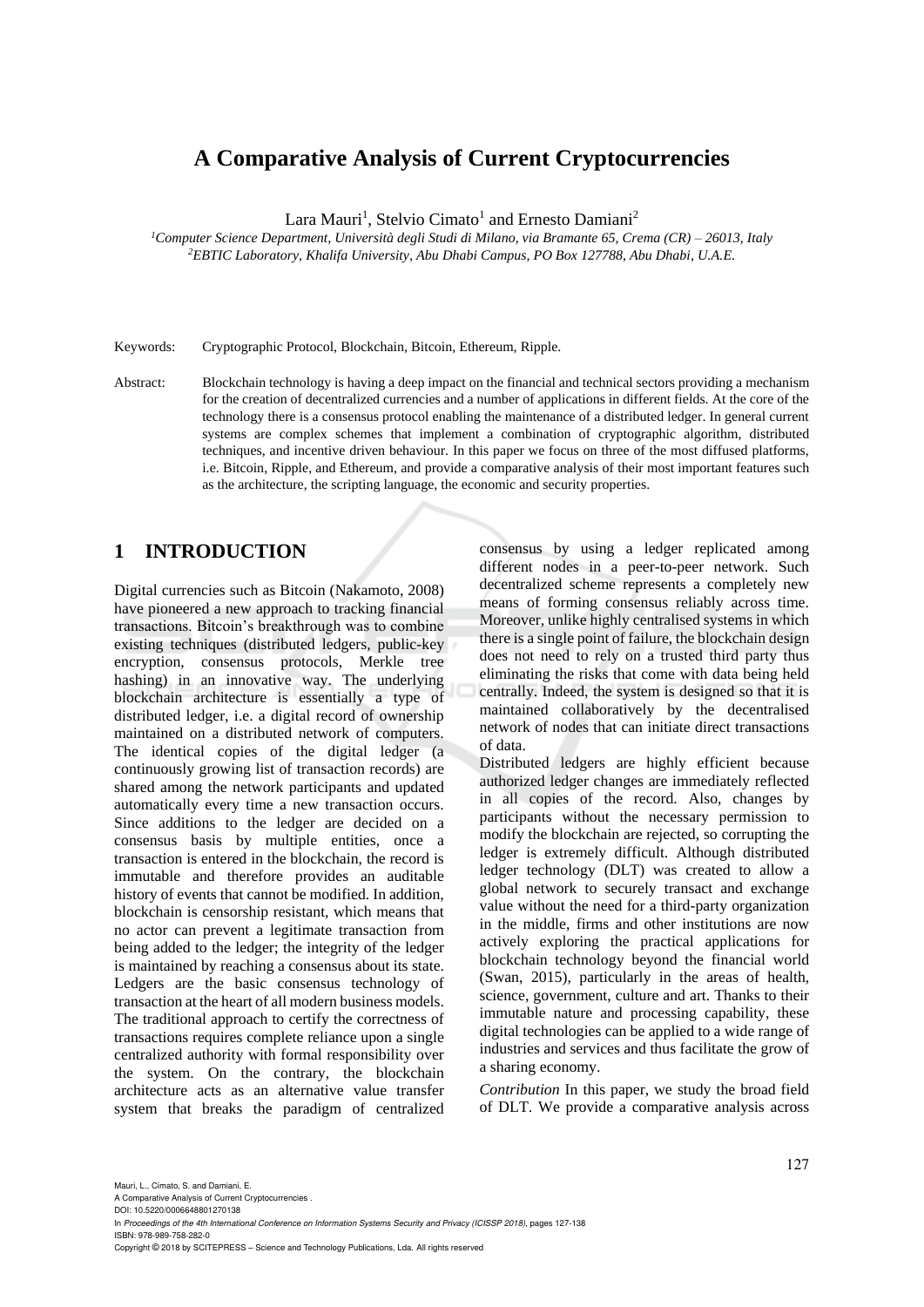the most widely diffused platforms, and specifically, we scrutinize the design of Bitcoin, Ethereum and Ripple, with the intent of pointing out the differences in strategies adopted by them. We devote particular attention to implementing choices, functionalities and related concepts. More in details: in Section 2 we consider the alternatives in types of membership allowed by the models, along with other components. Then, in Section 3 we stress the role of blockchain in the actualization of a structural change in the economy. Section 4 analyzes the consensus models used by the different protocols. Section 5 describes the scripting features, followed by an inspection of some peculiarities of the platforms in Section 6. A discussion on some security aspects is presented in Section 7 while we draw some final conclusions in Section 8.

# **2 BLOCKCHAIN BASED SYSTEMS**

The Bitcoin cryptographic currency first popularized the concept of blockchain. Up until Bitcoin and its distributed globally-shared ledger was invented, digital assets were entirely managed by centralized authorities keeping track of all transactions (BitFury Group, 2016). In blockchain-based architectures, the lack of a central entity who exercises concurrency control over the system has shifted this responsibility to a whole network providing a new way of mitigating the risks associated with traditional systems.

Since the emergence of Bitcoin protocol, various distributed consensus models have been proposed with novel means of establishing consensus between parties and divergent areas of focus.

Ethereum is one of the most prominent secondgeneration blockchain technology, whose intent is to create a new model for building decentralized applications (Buterin, 2014a). The protocol is based on a combination of virtual machines and stack-based architecture, featuring a Turing-complete scripting language, which opens the doors to a hypothetically unlimited range of applications.

Even though the term "blockchain technology" is often treated as a synonym for DLT, blockchain represents one specific type of distributed ledger in which blocks of transactional data are linked to one another with data integrity maintained by cryptography. Consensus ledgers are one of the other possible structures that can be used to implement DLT arrangements and Ripple (Schwartz et al, 2014), in particular, is a type of consensus-oriented

distributed database which targets financial use cases. This system is not a blockchain technology, since transactions are not added in the form of blocks that are hash chained to each other. However, similarly to the block-oriented consensus models, the Ripple network updates the ledger through a consensus process between nodes.

#### **2.1 Models and Structural Features**

The decentralized paradigm, on which the blockchain technology is based, transfers authority and trust to a network open to all and enables its nodes to transact with varying degrees of control of the ledger. As the technology matured, development efforts by financial institutions have made it possible to adapt this paradigm to existing contexts in which data is not completely transparent. Table 1 outlines the types of membership governing each model, as well as information related to transaction processing and data structure used to efficiently verify the integrity of all the transactions.

Table 1: Compared analysis of the architecture for the three platforms. Symbols: '✓' means that the protocol has the feature and '\*' that it has not.

| Blockchain-based systems                 |                |                  |                |
|------------------------------------------|----------------|------------------|----------------|
|                                          | <b>Bitcoin</b> | Ethereum         | Ripple         |
| Permissioned (1) /<br>Permissionless (2) | (2)            | (2)              | (1)            |
| Public / Private                         | Public         | Public           | Public         |
| Trade history<br>recorded                |                |                  |                |
| Data structure                           | Merkle<br>tree | Patricia<br>tree | Merkle<br>tree |
| Notion of account                        | ×              |                  |                |
| Multiple senders<br>and receivers        |                |                  | ×              |

Depending on whether or not the network nodes are required to authenticate themselves to participate in the voting process, two main categories of blockchain are distinguished: *permissionless* blockchain and *permissioned* blockchain. The former is a distributed consensus ledger in which no authorization is required to perform transaction processing. There are no restrictions on identities of nodes which act as verifiers and thus anybody can join the network to become a participant in the consensus process as well as create blocks of transactions. Bitcoin and Ethereum are open-ended systems and consequently, any node can take part in the consensus process to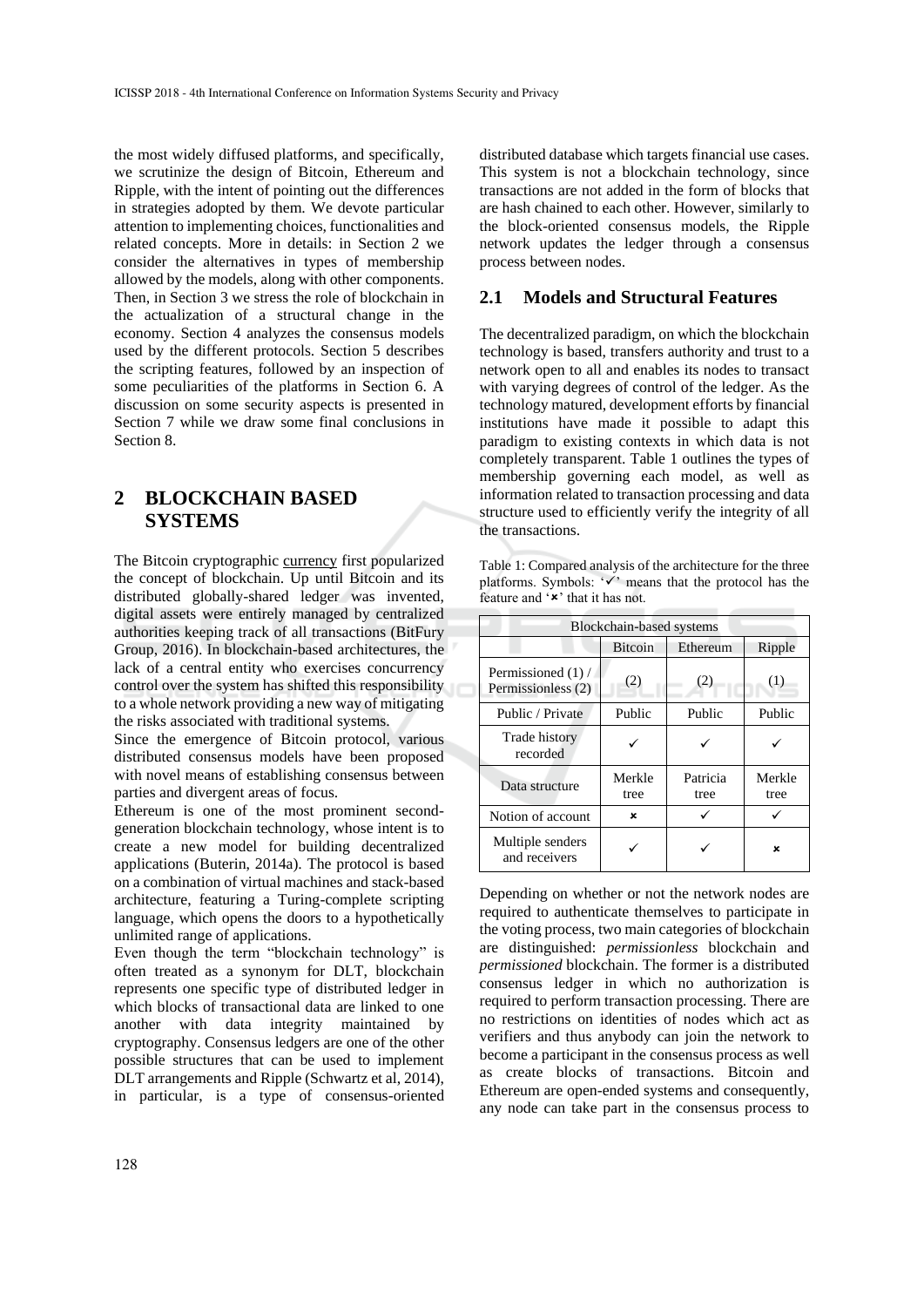advance the blockchain. Ripple takes a different direction and relies on a permissioned setup. Here only entities belonging to a predefined list of subjects with known identities can become a verifier in the system. Indeed, Ripple requires each node to define a Unique Node List (UNL), which is a set of trusted authorities. During the process execution, validating servers vote on the validity of all transactions received, and each of them consult its list of chosen validators in order to reach consensus. Since validators are preselected by an authority, all the participants in the protocol are known and trusted, meaning that they are also accountable according to laws. Permissioned blockchains are based on trust models and therefore, they better comply with existing regulations, where only trusted members are allowed to participate in the consensus; this configuration maintains compatibility with the traditional finance setting, but at the cost of reduced censorship-resistance. Transaction processing is performed in a more controlled setting, which operates in an inherently biased way. This exposes the system to dishonest behaviours by users who might be involved in fraudulent activities.

Instead, permissionless systems minimize human factor by replacing it with rigorous approaches, which are enforced automatically, thereby eliminating trust involved in interaction between parties and associated vulnerabilities.

According to (BitFury Group and Garzik, 2015), there is a second categorization of blockchain types that is based on the access to the ledger data itself: *public* blockchain and *private* blockchain. In public blockchains, including Bitcoin and Ethereum, all records are publicly transparent. Everyone can participate in the process for determining the next block to be inserted into the chain as well as read transactions. This type of blockchain is considered fully decentralized. At the other end of the spectrum, private blockchains rely on the model of user rights, where the possibility to read or modify the blockchain data is restricted to entities within an organisation. Since write permissions are kept centralized to one organization, this configuration could be defined as a traditional centralized network. However, there are nuances to the private model concept depending on the underlying degree of control. For example, since Ripple is built with a public-based architecture, it is technically a public system. Nevertheless, it can be understood as an intermediate model between the public and the private one because of its closed and monitored nature. Regardless of the type of allowed membership, one of the main benefits offered by distributed ledger technologies is that any asset

referenced in a transaction is traceable through the blockchain up until its creation. Bitcoin and other systems which extend on its innovations keep an updated record of all the transactions that ever occurred in the history of the network. Ethereum also has the property that every block contains a copy of both the transaction list and the current *state* of its network. To be more precise, the state is not directly stored in each block; every block header contains only the *state root*, i.e. the root hash of an evolved Merkle tree, called *Patricia tree*, that stores the entire state of the system. These trees record key/value bindings, where the keys are addresses and the values consist of account declarations, and boost efficiency by introducing some modifications to the data structure (Ethereum Wiki (b)). In addition to the state root, every block header in Ethereum contains two other roots related to transactions and receipts respectively. The property such that each block can use the root hash of the Patricia tree to refer to the entire tree is particularly useful when the difference of state between two blocks is fairly small because unchanged data of the tree can be simply referenced without the need to store them twice.

As previously mentioned, Patricia trees are specialized kind of Merkle trees. The original application of Merkle proofs introduced in Bitcoin provides a very efficient process to verify whether a transaction is part of a block (Antonopoulos, 2014). Each header block includes the Merkle root, which is the hash of all the hashes of all the transactions in the block. The efficiency of Merkle trees is leveraged by the *simplified payment verification* (SPV), which allows light clients to verify that a transaction has been accepted by the network by downloading just the chain of block headers, instead of downloading the entire blockchain. However, since SPV nodes do not have all transactions and do not download full blocks, they can prove that a particular transaction is included in a block, but cannot prove anything about the current state (Buterin, 2015).

Multi-level data structures represent also an important scalability feature of the Ripple protocol. The Ripple ledger chain is similar to the blockchain architecture. Every ledger is meant as a notional structure that consists of a previous ledger, a transaction tree (containing the transactions that have taken place since the previous ledger) and a state tree (showing all the account balances, settings, etc.) (Ripple Labs). So, in contrast to blockchain, each Ripple ledger contains only the transactions that created the current ledger from the previous one, rather than the entire transaction history. This means that the ledger chain stores all transactions, so it is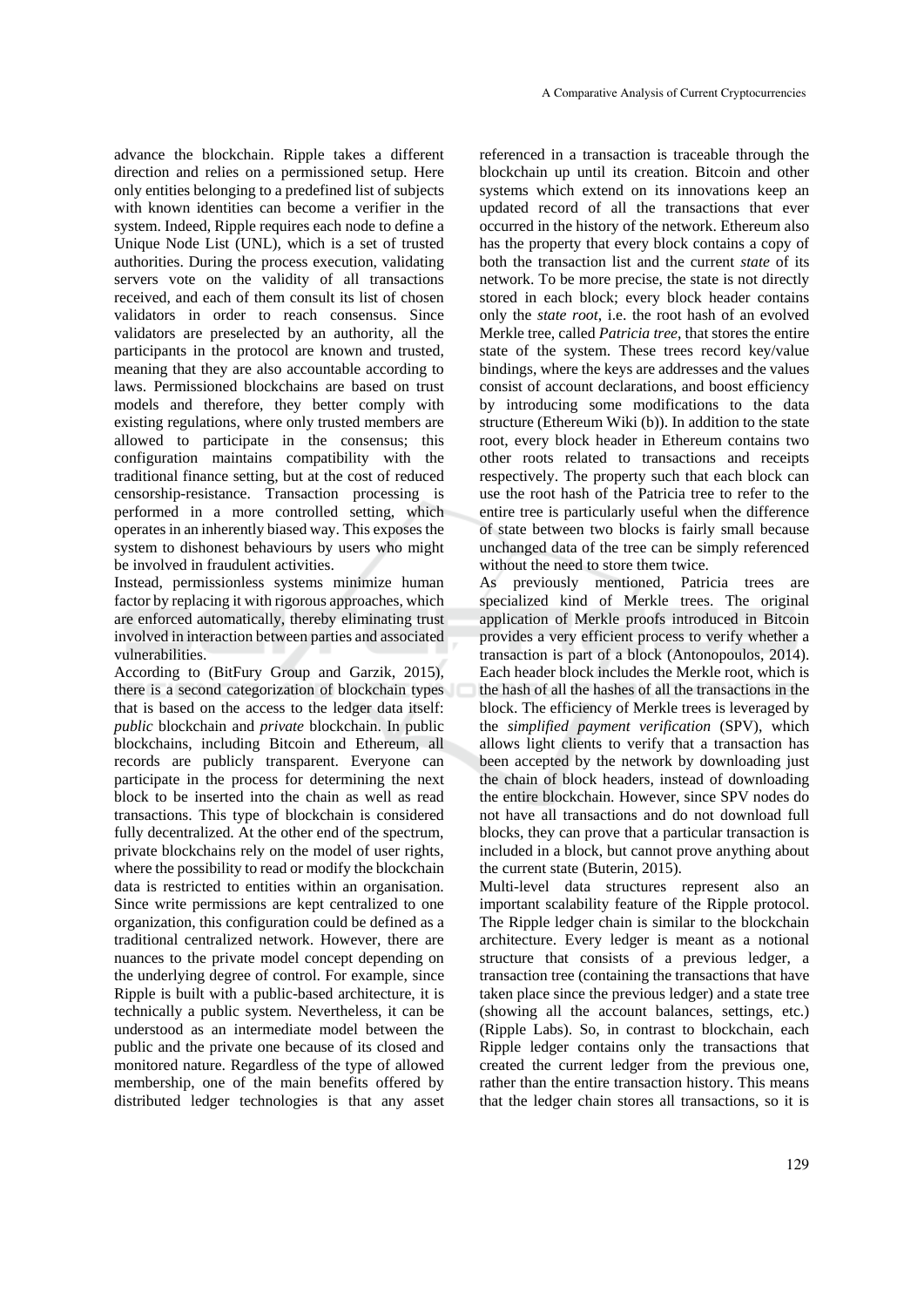possible to rebuild the trade history and confirm the results of a specific transaction, but the information that a node needs to store to serve in a fully functional way is reduced to just the last ledger state.

Ripple users are equipped with a pair of signing/verification keys to securely send transactions. Any proposed change to the shared global ledger, i.e. every transaction, is signed with the private key of the wallet owner and the corresponding public key is included in the transaction. The ECDSA algorithm is the basis for its public key cryptography and Ripple uses the same elliptic curve specifications as in Bitcoin except for a different leading byte in the address format. Unlike Bitcoin and Ethereum, the current Ripple system only supports transactions involving a single sender and a single receiver. Recently, Moreno-Sanchez et al (Moreno-Sanchez et al, 2017) proposed a protocol called PathJoin, providing an innovative combination of the functionality of Ripple protocol and a distributed threshold signature scheme that overcomes this limitation and performs atomic transactions.

Instead of explicitly have user identification, the Bitcoin system uses public key security in which bitcoins are linked to public keys through *unspent transaction outputs* (UTXOs). The UTXO model requires that each transaction input has a referral to the output of a previous transaction and the concept of user balance is a derived construct created by the cumulative amount of unspent bitcoins associated with the corresponding public key of the user.

So, the Bitcoin format of transaction implies that the concepts of accounts and balances are essentially defined as states of ownership. This peculiarity cannot be found in the Ethereum ecosystem, in which, on the contrary, there is a built-in notion of higherlevel concepts such as accounts. In particular, Ethereum manages two types of accounts: *externally owned accounts* (EOAs) and *contract accounts*.

The externally owned account defines the basic form of account, which is controlled by a private key and akin to the abstract concept of Bitcoin accounts. EOAs have no code and are directly controlled by real human beings; therefore, the simple ownership of the private key associated with an EOA gives the ability to send *ether* (Ethereum's intrinsic currency) and messages from it.

In contrast, contract accounts, on the other hand, are controlled entirely by code and their code is executed whenever they receive instructions in the form of a transaction from an EOA

#### **3 ECONOMICS**

Unlike traditional payment systems, which typically involve the transfer of funds denominated in a sovereign currency, Bitcoin has its own unit of account called *bitcoin*. In essence, blockchain-based assets could be classified as bearer assets, i.e. the ownership of an asset amounts to nothing more than the knowledge of the corresponding private key. Bitcoins are native tokens with no reference to any underlying commodity and for this reason they have no intrinsic value (Murphy et al, 2015); they have no physical form and their supply is not determined by a central bank. As shown in Table 2, currently, about 17 million BTC are in circulation (CoinMarketCap). However, the Bitcoin monetary policy is based on artificial scarcity, i.e. bitcoins are created in such a way that their numbers are inherently scarce. As it stands now, the total value of Bitcoin currency units in circulation represents 79% of the total coins that will be produced. Indeed, the supply of bitcoins is programmed to grow at a steady rate and the total amount of BTC that can be created is capped at 21 million, which is predicted to be reached in approximately 2140.

Table 2: Compared analysis of the economic features for the three platforms. Symbols: '✓' means that the protocol has the feature and  $'$  \*' that it has not.

| Economics              |                          |                    |                           |
|------------------------|--------------------------|--------------------|---------------------------|
|                        | <b>Bitcoin</b>           | Ethereum           | Ripple                    |
| Native<br>currency     | <b>BTC</b>               | <b>ETH</b>         | <b>XRP</b>                |
| Circulating<br>supply  | 16,684,58<br>7 BTC       | 95,779,68<br>1 ETH | 38,622,892,<br>459 XRP    |
| Maximum<br>supply      | 21 million<br><b>BTC</b> | ×                  | 100 billion<br><b>XRP</b> |
| Deflationary<br>nature |                          | ×                  |                           |

The finite monetary base is a clear indication of the fact that the currency has an inherent tendency to be deflationary. Since in Ripple the number of XRP (Ripple's native currency) starts off at an all-time maximum of 100 billion, its ecosystem has the same deflationary behaviour. However, while the Bitcoin network creates new bitcoins through the mining process and the number of BTC in circulation increases more and more slowly as time passes (until eventually stabilizing at the permanent amount of 21 million), Ripple has no fair mechanism for coin introduction into the network. As a result, XRP is

.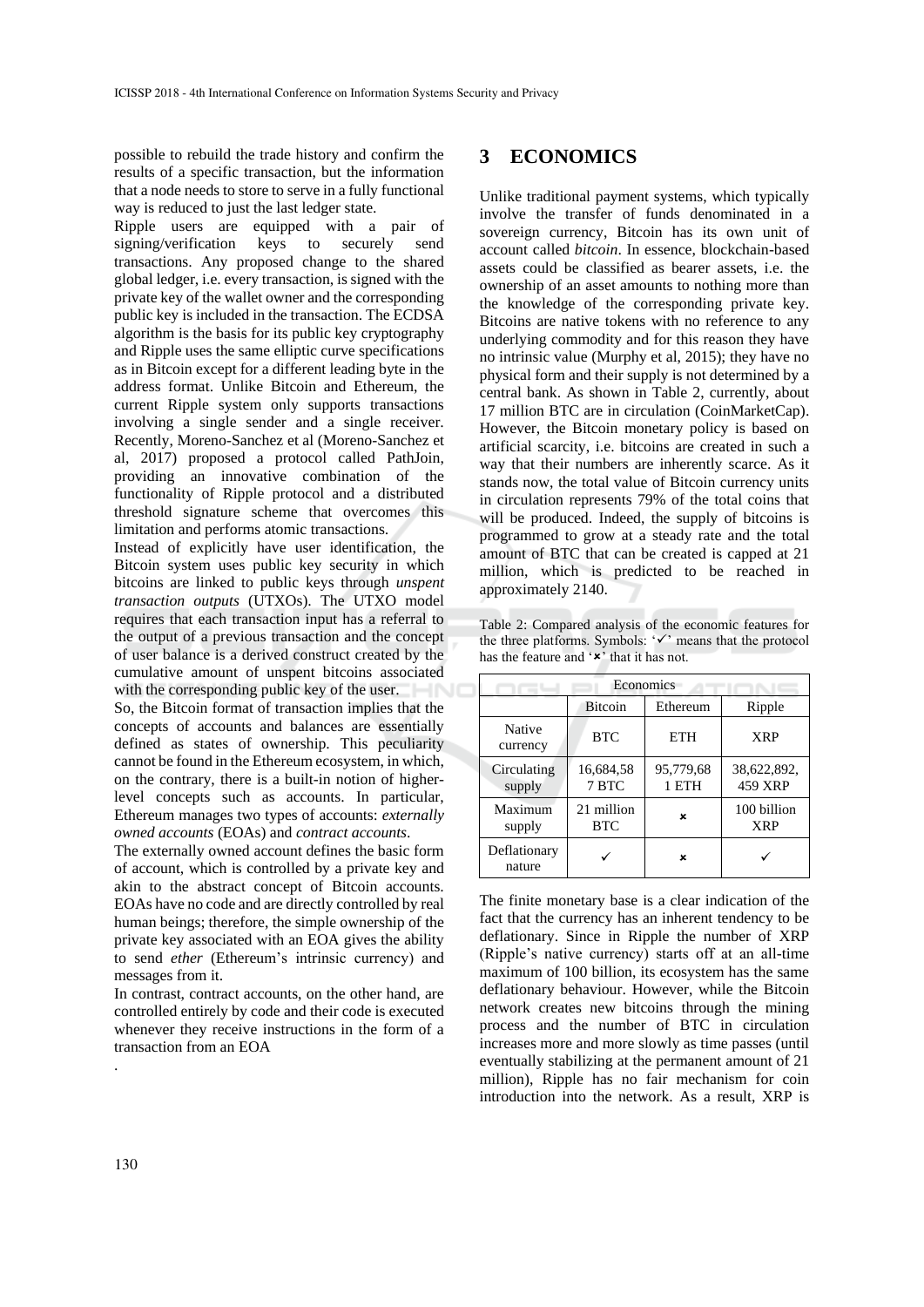designed to be a scarce asset and its supply decreases each time a transaction fee is paid; to date, there are about 39 billion XRP in existence available to the public (CoinMarketCap). Another important component of the Ripple network to consider is the fact that it natively supports cross-currency payments, thereby allowing parties to transact in the currency they desire. Therefore, it does not only promise to facilitate the exchange between currencies within its network, but also aims to be integrated with existing financial infrastructures, becoming a bridge between traditional banking and emerging electronic payment mechanisms (Rosner and Kang, 2016; Swanson, 2015).

Currently there are many industry leaders evaluating blockchain technology and almost every major financial market institution in the world is doing DLT research. Banks and financial market leaders are adopting blockchain solutions dramatically faster than initially expected. Two market study reports from the IBM Institute for Business Value (Bear et al., 2016a, 2016b) found that in 2017, 14% of financial markets institutions and 15% of banks expect to have blockchains in production and at commercial scale. According to the studies, more than 70% of these early adopters are prioritizing blockchain efforts in order to change the role of hierarchies and trust. By replacing top-down control with distributed consensus, blockchains are seen as a means to create new business models and access new markets.

Ethereum (the second platform for market capitalization, after Bitcoin) represents one of the most exciting ongoing developments in the blockchain scenario (Davidson et al, 2016). Ether (Ethereum's value token), is meant as a system resource needed to execute smart contracts, i.e. the mechanism carrying out the direct exchange of values between untrusted parties. Unlike the other two protocols, Ethereum has infinite monetary base, meaning there is no hard limit for this particular coin; the issuance of ether occurs at a constant annual linear rate via the mining process, but the rate of growth of the supply is not constant. The amount of ether available at the present time and circulating in the market is roughly 96 million (CoinMarketCap).

### **4 CONSENSUS MECHANISMS**

Blockchain technology enables entities to transact directly even though they do not trust each other, without the need to send proposed transactions to a centralized third-party acting as a trusted intermediary. In contrast to traditional centralized

systems, participants collectively maintain the common shared ledger in a decentralized fashion allowing a faster reconciliation between transacting parties. Each node keeps an individual copy of the blockchain, whose state is updated as newly-mined blocks are added. However, nodes may have completely inconsistent view of data recorded on the blockchain due to the divergent order in which transactions are listed in the replicas. Therefore, participants need to coordinate among each other in order to determine the legitimate ledger and guarantee the consistency of the system across all nodes.

Achieving consensus in a distributed setting is not a trivial task due to the strong dynamism of the system and the numerous actors involved. In addition, the network has to be able to operate properly even in the presence of malicious nodes that can cause Byzantine faults. These failures were first identified and described by (Lamport et al., 1982) as the *Byzantine General's Problem*. The original problem description characterizes the case of a group of generals, each commanding a portion of an army, trying to formulate a common plan of action for attacking the surrounded enemy city. Generals communicate only through messengers to reach a mutual agreement. However, some generals might be traitors and hence have the potential motivation to lie and distort messages (such an adversarial environment is comparable to the situation of a distributed system).

From a general perspective, one of Bitcoin's main contribution is a solution to this problem by means of a consensus mechanism that safeguards the stability of the network. The consensus method enforces a temporal and unambiguous ordering of transactions in the system, thereby ensuring a unique authoritative view of the world state. *Proof-of-Work* (PoW) is the mechanism introduced by Bitcoin to reach a consensus on the distributed shared state. In essence, the algorithm requires each node to show that it has performed some amount of work in order for a set of new transactions (block) to be accepted by the network members. The PoW consists in the search for a specific hash digest that is less than a certain difficulty level fixed by the system. The idea behind proof-of-work is simple and involves repeatedly hashing the header of the newly formed block, which the participant is wishing to publish, together with a nonce until a solution with desirable properties emerges; practically, the goal is to find a hash starting with a certain number of zero-bits. Since the next block always includes the PoW hash of the last mined block, the structure resulting from the consensus process is a hash chain which grows incrementally (hence the name of *blockchain*).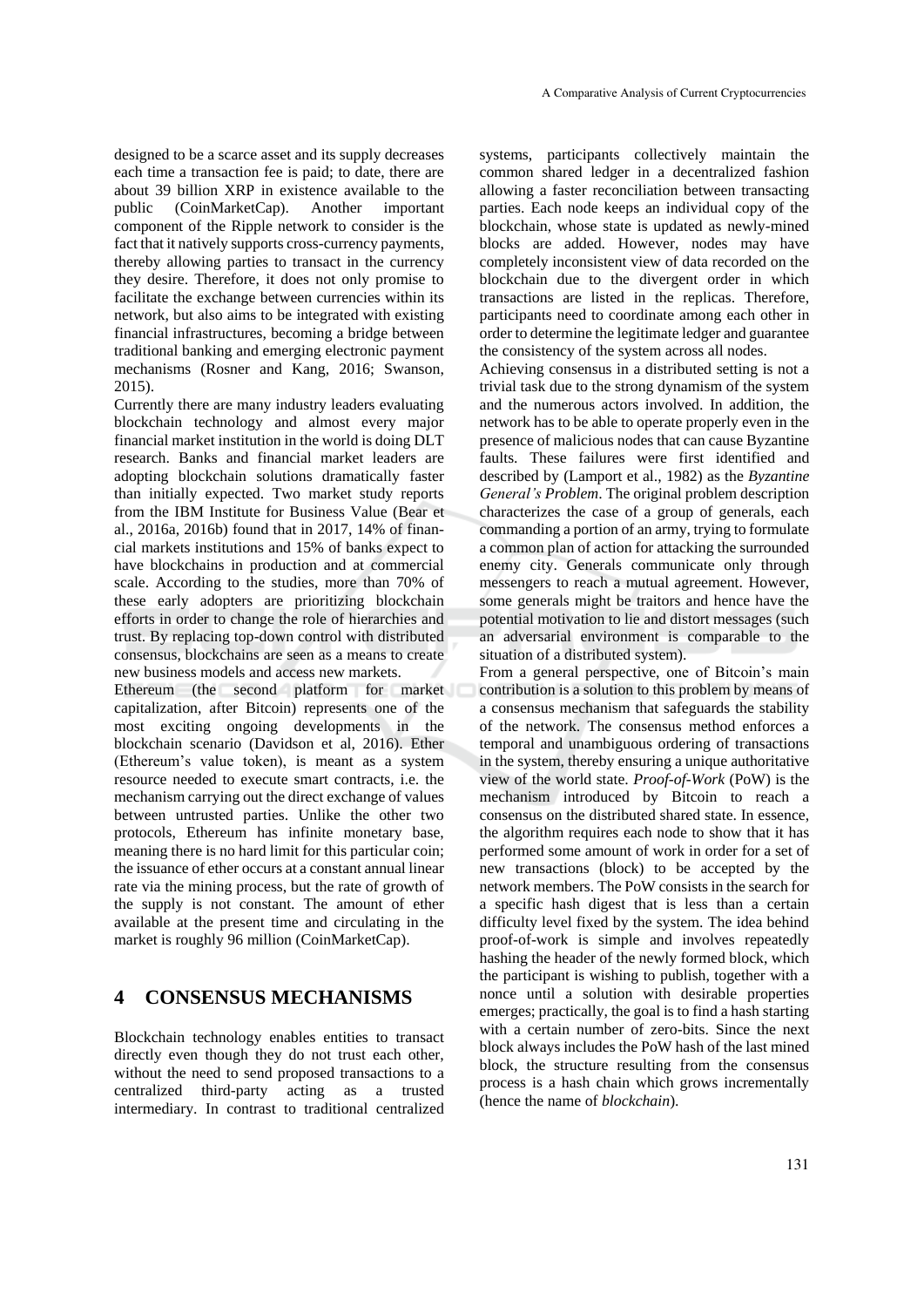Bitcoin's PoW scheme laid the theoretical foundation for modern consensus models and new ones are still emerging providing innovative functions and properties (Cachin and Vukolić, 2017). As Table 3 outlines, Ethereum currently proposes *Ethash* as its specific proof-of-work algorithm (Ethereum Wiki (a)). It requires to randomly create a dataset (initialized by the current blockchain length), which forms a DAG (directed acyclic graph) and then attempt to solve a specific constraint on it. Each Ethereum client has to generate the DAG, which is regenerated every epoch, i.e. every 30000 blocks.

Table 3: Compared analysis of the consensus models for the three platforms. Symbols: '✓' means that the protocol has the feature and  $\cdot \star$  that it has not.

| Consensus mechanisms                     |                  |                 |                 |
|------------------------------------------|------------------|-----------------|-----------------|
|                                          | <b>Bitcoin</b>   | Ethereum        | Ripple          |
| Verification<br>method                   | PoW              | PoW<br>(Ethash) | Consensus       |
| Involved nodes                           | All              | All             | Validators      |
| Hash algorithm                           | SHA-<br>256      | Keccak-<br>256  | SHA-<br>512Half |
| Bock time                                | $10 \text{ min}$ | $\sim$ 14 sec   | $5-10$ sec      |
| <b>Transaction</b> rate                  | Low              | Low             | High            |
| Probabilistic<br>transaction<br>finality |                  |                 | ×               |
| Mining reward                            |                  |                 | $\mathbf{x}$    |
| <b>Transaction</b> fee                   |                  |                 |                 |

Although the proof used in Ethereum is similar to Bitcoin PoW protocol, the point in Ethash is that it uses a different cryptographic primitive for its hashing function, called Keccak-256 (a variant of the FIPS 202 based standard (SHA-3) (FIPS 202, 2015), instead of relying on the double SHA-256 hash algorithm.

Proof-of-work represents the technique commonly used for achieving fault tolerance in a distributed system. However, there are models that use a different approach to demonstrate consistency of transactions. Among them, Ripple is a current application of Byzantine agreement which opted for a voting scheme in order to advance the state of the shared ledger. It implements a round-based process called *consensus*, whose objective is to make it possible for all the nodes to agree on which transactions to include in the last closure of the ledger. A crucial aspect of this protocol is the fact that only a group of nodes can participate in advancing the ledger, thus acting as validating servers, and the

system is based on trust relationships, since each server only considers the proposals from the nodes in its UNL. In an iterative process, validators vote on the validity of transactions received and the ledger is finalized when a super-majority of 80% of votes from servers in the UNL is reached. After a consensus round completes, validating servers calculate a new version of the ledger and transmit their results to the network. In particular, they publish a signed hash of the ledger, called *validation,* whose purpose is to ensure that all participants derive the same ledger. The hash function used in Ripple is known as SHA-512Half. It provides a hash value that is calculated by applying SHA-512 to some contents; then the result is truncated to the first 256 bytes. Since in Ripple there is no process of solving the proof-of-work cryptographic puzzle, consensus is fast and ledgers are validated in seconds. As a new ledger is closed approximately every 5 seconds, Ripple takes on average from 5 to 10 seconds to confirm a transaction. This is significantly different from Bitcoin block time. Indeed, a new block is generated roughly every 10 minutes. The Ethereum network, by comparison, produces a block every 14 seconds on average.

One of the important factors that requires close attention when evaluating a blockchain platform is perhaps the transaction finality (Buterin, 2016). This criterion indicates whether a transaction included in the blockchain is truly finalized, i.e. there is no way to revert that operation. Typically, decentralized systems provide this property probabilistically. Because blocks are calculated in a distributed setting, two independent nodes can discover a new block and broadcast it almost simultaneously. This leads to the creation of a temporary *fork*, an occurrence that can be exploited by a malicious node to intentionally cause a reorganization in the ordering of transactions. Even though Bitcoin solves this problem by requiring that users accept the longest branch (i.e. the branch involving the highest amount of computational effort) as the true one, in practice, there is no system that offers truly complete finality. However, a user can consider a transaction practically final by means of the number of confirmations, which represent the blocks depth. In the specific case of Bitcoin, transactions are confirmed after the generation of six consecutive blocks and hence, a payment is confirmed after one hour on average. As a result, in systems operating in the same way as Bitcoin, transaction finality is a probabilistic concept that is heavily dependent on the waiting time required by a transaction before being considered as confirmed and then final. Both Bitcoin and Ethereum are incapable of dealing with high transaction rates because of such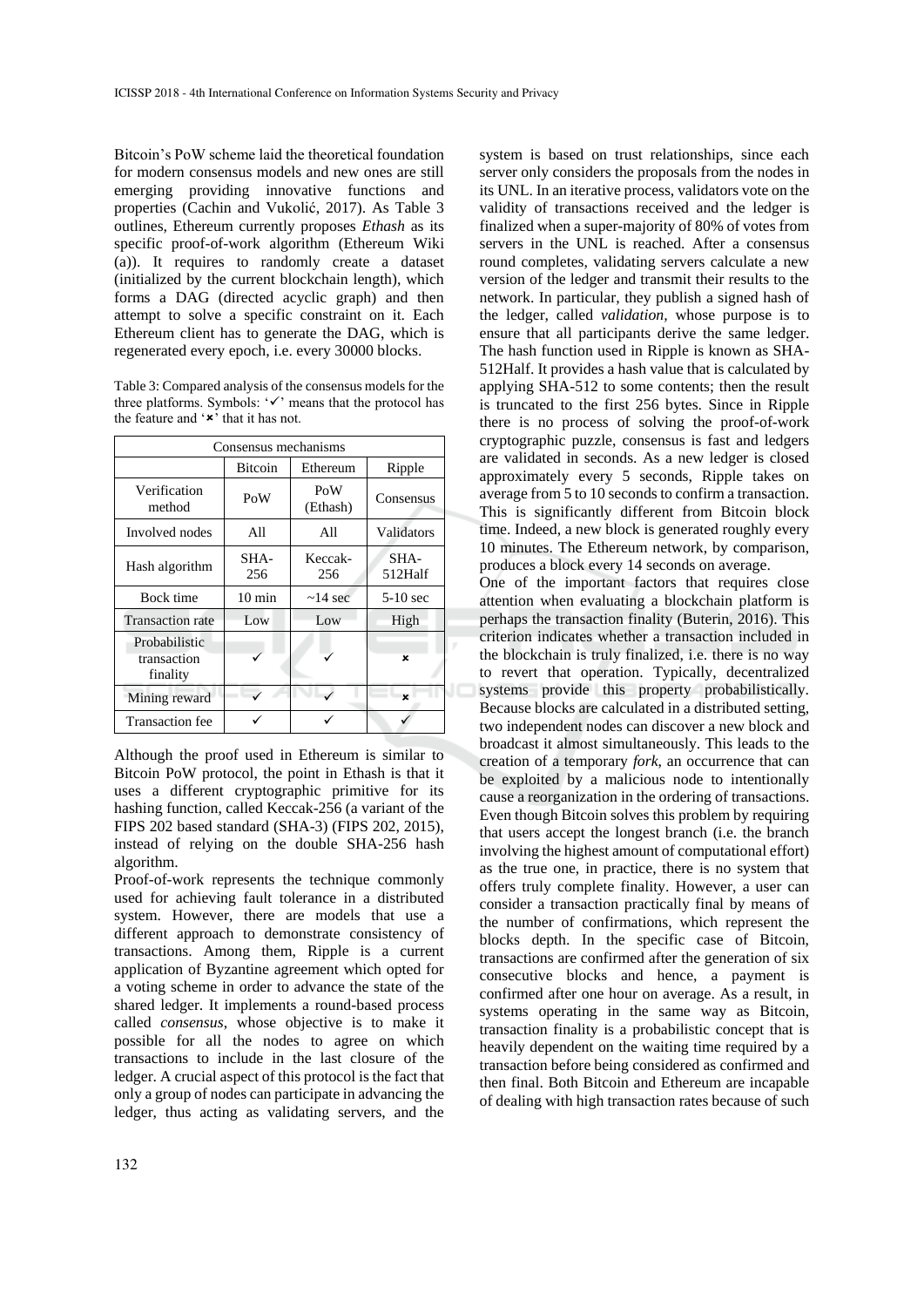a slow transaction confirmation mechanism. Ripple, conversely, is a model designed for high performance and immediate transaction finality, since once a transaction is included in the last validated ledger, it is confirmed fast and cannot be reversed.

An important function in maintaining the immutability of the blockchain system is that of incentives. As it is known, DLT works through means of game theory, since the consensus process requires co-operation between actors with unaligned interests. The game-theoretic approach plays a critical role in achieving a balanced strategy to maintain a unified version of the global ledger. As such, PoW-based systems cannot function without economic rewards for nodes participating in the creation of new blocks (BitFury Group, 2015). Bitcoin incorporates incentive mechanisms, which come in the form of mining rewards and transaction fees. The first node that successfully solves the PoW and gets to add its block to the blockchain can collect the *block reward*. Currently, it amounts to 12.5 bitcoins. This issuance is determined algorithmically: the reward halves every 210,000 blocks (roughly every four years). The next halving is expected to occur in June 2020 (Bitcoin Clock). Ethereum introduced a similar wealth distribution mechanism by which the successful PoW miner receives a static block reward of 5 ETH. The beneficiary also receives the gas expended by executing the transactions in the block, where *gas* is the fundamental network cost unit at the base of each transaction. Moreover, there is an extra reward equal to 7/8 of the static block reward for including *uncles* (i.e. stales blocks), with a maximum of two uncles allowed per block. The approach adopted by Ripple differs completely from the models just described as it does not provide a direct monetary reward for nodes support. The reason behind such lack of an incentive mechanism lies in the fact that the XRP were premined and the protocol does not have a mining process.

On the other hand, the second Bitcoin revenue stream is represented by the voluntary *transactions fees* associated with a block. If the value of a transaction input exceeds the value of the output, the net difference in value may be claimed as a transaction fee, which serves as an incentive to make sure that a particular transaction will get included into the next block. Also in Ethereum's environment, the variable fee is a way to prioritize some transactions over others. Fees in Ethereum are denominated in gas, which represents the amount of ether that covers the cost of executing a transaction. So every transaction must contain, alongside its other data, two further gas related fields: a *gasprice* value and a *startprice* value.

The latter defines the maximum amount of gas that the transaction sender is willing to pay. Ether is used to purchase gas, which is bought prior to the execution of a transaction at a certain price. At the end of the transaction, if not all the gas is consumed, unused gas is refunded in ether to the sender's account; thus, ether is converted freely to and from gas as required. Instead, if the gas runs out while the transaction is being executed, this is treated as an exception: the state is completely reverted, but the ether used to purchase the gas is not refunded.

In Ripple each transaction submitted to the network requires a transaction fee specified in XRP. This cost is designed to increase based upon the transaction load (currently, the minimum transaction cost is 0.00001 XRP). The novelty associated with this kind of fee is the fact that, unlike the other two protocols, there are no beneficiaries and therefore, it is not paid to any party. Once a transaction is included in a validated ledger, the exact amount of XRP specified by the fee parameter is irrevocably destroyed. Consequently, this approach creates a sort of artificial scarcity that makes XRP more valuable and drives a tendency toward the concentration of wealth.

### **5 SCRIPTING**

The Bitcoin UTXO model characterizes how transactions move value from transaction inputs to transaction outputs. Since bitcoins are thought of as unspent outputs associated to a public key, transfers occur in a chain of transactions consuming and creating UTXO. Each input of a transaction refers to a given previous output, which is defined by a script. So transaction validation is achieved through the execution of a scripting language, whose goal is to ascertain under which condition is it possible for a user to spend the outputs (Table 4).

Table 4: Compared analysis of the scripting features for the three platforms. Symbols: '✓' means that the protocol has the feature and  $'$ \*' that it has not.

| Scripting                        |                |          |        |
|----------------------------------|----------------|----------|--------|
|                                  | <b>Bitcoin</b> | Ethereum | Ripple |
| Built-in script<br>language      |                |          | ×      |
| Smart contract<br>implementation |                |          | ×      |
| Turing-completeness              | ×              |          | ×      |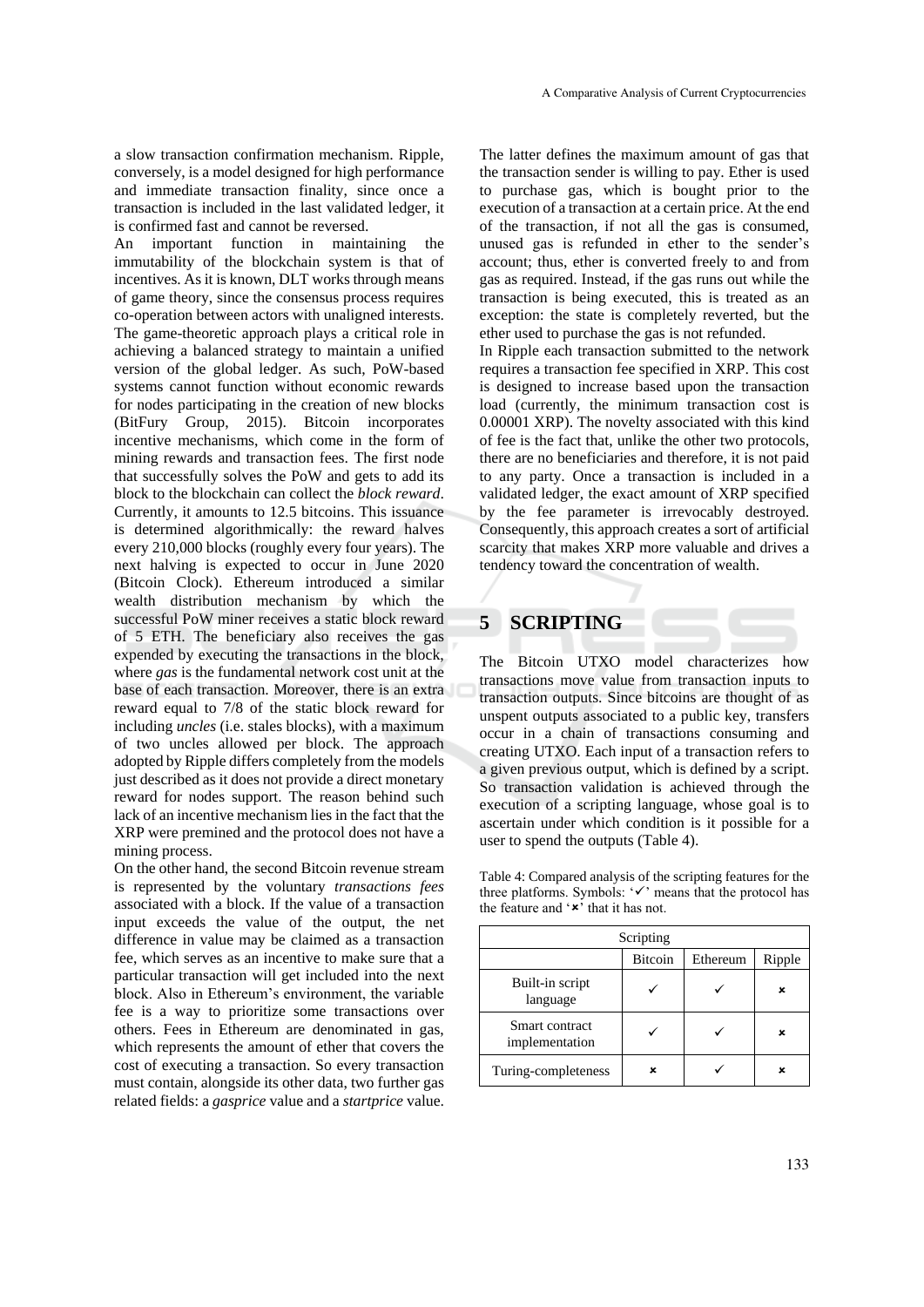Specifically, Bitcoin has a locking script which specifies the spending conditions and an unlocking script which satisfies such requirement and allows the output to be spent (Bonneau et al., 2015).

However, the scripting functionalities of the underlying technology behind Bitcoin can be used for application domains that go beyond currency. For example, the expressiveness of the blockchain technology can be used to implement what is known as *smart contract*, a concept introduced by Nick Szabo in 1997 (Szabo, 1997). Smart contracts represent a technical advancement to the practice of law, which formalize the contractual obligations into programming code and verify them in a selfexecuting way, eliminating ambiguity problems of natural languages. Since contracting parties can structure their relationships without involving a trusted third party, the decentralized scheme of mathbased currency systems like Bitcoin, Ethereum and Ripple makes distributed ledger networks suitable for smart contracts. In 2014, Ripple released the first prototype for *Codius*, a platform that uses the concept of smart oracles (Schwartz and Thomas, 2014) to implement smart contracts. However, the development of the project was discontinued nearly a year later (Thomas, 2015). Instead, Ethereum is specifically designed as a multipurpose platform, featuring smart contract functionality. One of the key points of this system is that the protocol implements a completely programmable blockchain enabling the execution of an unlimited variety of usercustomizable smart contracts. Because of its resilience to tampering, these computer programs can be leveraged to automatically conduct transactions or perform specific actions on the Ethereum blockchain. The three protocols differ markedly in terms of scripting: Ethereum's programming language has a Turing-complete nature, Bitcoin has several limitations, including non-Turing-completeness, and Ripple does not even have a scripting language. The Bitcoin network has purposefully omitted Turingcompleteness, meaning that the scripts do not support all computation (e.g. iterative loops). This restriction has the function to avoid undesired behaviours related to a problem in computer science known as the *halting problem*, according to which there is no possible mathematical way to determine whether a computer program will halt or continue to run forever. Despite the fact that Bitcoin's scripting is realized by a simple stack-based language supporting basic operations, the protocol implements a weak version of smart contracts. Thanks to an unlimited ability to implement rich logic, Ethereum takes the scripting features of Bitcoin blockchain to the next level. The

protocol is designed to execute code of arbitrary algorithmic complexity, created for any purpose users deem necessary, where the only limit is given by the imagination of its developer and associated resources. User-defined operations need to be interpreted and this task is handled by the *Ethereum Virtual Machine*, which constitutes the key part of the execution model (Wood, 2014).

### **6 PLATFORMS PECULIARITIES**

As Table 5 illustrates, the platforms have some differences in the technical features and peculiarities that derive from the different types of consensus mechanism they adopt.

Table 5: Compared analysis of the platforms peculiarities. Symbols: '✓' means that the protocol has the feature and '\*' that it has not.

| Platforms peculiarities |                |          |           |
|-------------------------|----------------|----------|-----------|
|                         | <b>Bitcoin</b> | Ethereum | Ripple    |
| Determinism             |                |          |           |
| Energy<br>consumption   | Wasteful       | Wasteful | Efficient |
| <b>ASIC</b> resistance  | ×              |          |           |

At the core, DLT creates opportunities of leveraging consensus-oriented models for transaction validation within the context of a distributed ecosystem. A consensus mechanism is the way in which the nodes agree on the value of a proposed change that then updates the shared ledger, and can be described as the set of rules and procedures that ensures consistency and authenticity. Following this idea, the logic for distributed ledger transaction processing must be deterministic because each participant in the consensus process has to be able to find the same result when verifying a transaction. Otherwise, each node would produce different outputs causing consensus failure.

Ripple makes extensive use of the concept of determinism, especially when servers communicate with each other to agree upon the finality of the state after processing the transactions as a unit. Indeed, since all nodes must publish precisely the same ledger, it is imperative that they converge on the same transaction set. If there are multiple conflicting transactions in the same round, participants can sort and execute them in a deterministic way following pre-defined rules.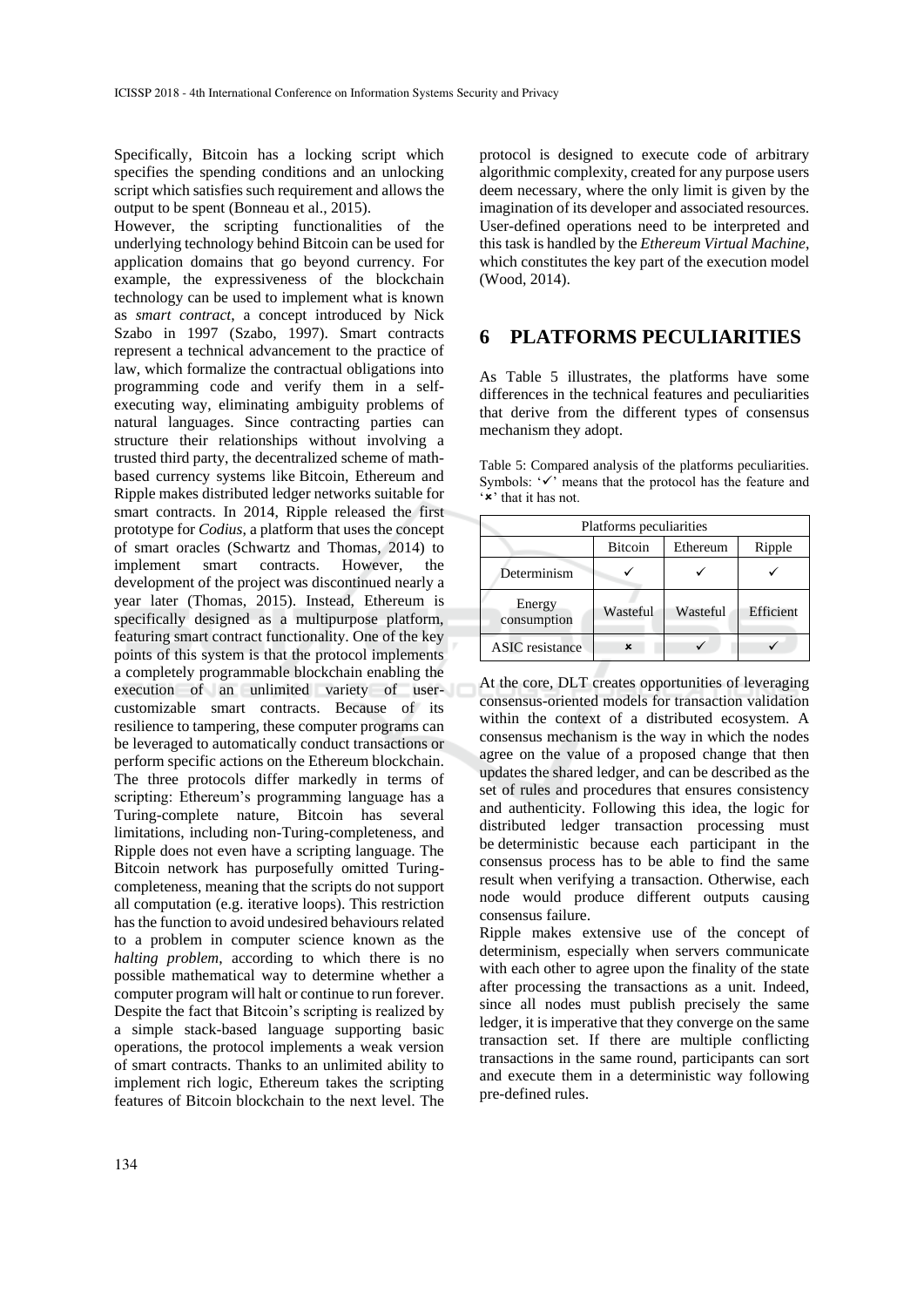Bitcoin requires nodes to solve a cryptographic puzzle, which is computationally hard by design, in order to add a new block to the blockchain. The PoWbased consensus forces participants to expend computational resources toward the purpose of ensuring the safety of the network. Since this effort has a measurable cost associated to it, Bitcoin relies on incentive mechanisms to induce nodes to solve the proof-of-work. Therefore, the PoW concept as used in Bitcoin comes along with a few drawbacks.

First of all, due to the need for enormous amounts of computational resources, the protocol consumes a lot of electricity, and hence it is wasteful in terms of energy expenditure (O'Dwyer and Malone, 2014). Secondly, since mining profitability depends on factors such as hash rate and cost of electricity, the competitive nature of the process has led miners to develop more powerful and cost-efficient customized hardware. As a result, the mining ecosystem has come to be dominated by ASICs. These are a kind of integrated circuit specifically built for a certain purpose (in Bitcoin's case the task consists in computing uniquely the SHA-256 hash function), whose power is to achieve massive gains through parallelization. With the introduction of ASIC implementations, the probability of being the first to successfully find a valid nonce has become very low for a regular user. Consequently, in order to increase their chance of winning the mining competition, participants rely on mining pools, which are groups of miners that contribute to perform the block validation jointly; in case of win they split the mining reward according the contributed processing power. Today, the majority of bitcoin mining is done in data centers, by large powerful companies that take control of the mining power. The emergence of mining pools, therefore, has caused a departure from the original Bitcoin idea of decentralization (Nakamoto, 2008).

By using Ethash, Ethereum combats mining centralization (a problem that does not affect Ripple ecosystem, since it does not require mining to achieve consensus). Its mining algorithm is meant to be ASIC-resistant, meaning that ASICs are no more efficient than general-purpose computers at mining. Ethash is designed to be memory hardness, a property where the time to compute a valid PoW derives from the amount of memory required to hold data. The function takes a very large amount of memory and this reduces the power of specialized hardware solutions, thereby encouraging individuals to use their GPUs and allowing a tangible decentralized mining process. However, the consensus process is based on the proof that a particular amount of computation has been expended in finding a value less than a pre-defined target threshold and hence, also Ethereum wastes a lot of energy. Conversely, Ripple is more environment-friendly thanks to the absence of mining. Indeed, the energy cost of its consensus process only derives from the processing power needed to update the ledger and verify the transactions.

In light of the energy expenditure, one of the proposed improvements to the current design of Ethereum involves the update of the PoW scheme (Buterin, 2014b). The idea is to move to *Proof-of-Stake* (PoS), i.e. an approach in which the probability to create a block is proportional to a user's ownership of cryptocurrency in the blockchain system. The algorithm is designed to overcome the downsides of Bitcoin-like PoW mining process by requiring all nodes to compete with their node fraction of stake. So it is based on the distribution of digital currency within the system rather than computational resources. The proposal for this new scheme, known as Casper, is still in testing, but a rough implementation guide has recently been released (Ethereum Research).

### **7 SECURITY ASPECTS**

By design, once a transaction is added to the blockchain and confirmed, it can never be reversed. The existence of multiple shared copies of the same ledger makes these systems inherently harder to attack than centralized solutions. However, even though data integrity is one of the key point of blockchains, distributed ledgers are not invulnerable to cyber-attack because legitimate changes to the global record can be made in principle by anyone.

Table 6: Compared analysis of the security aspects for the three platforms. Symbols: '✓' means that the protocol is resistant in principle to the attack and ' $\star$ ' that it is not.

| Security                  |                |          |        |
|---------------------------|----------------|----------|--------|
|                           | <b>Bitcoin</b> | Ethereum | Ripple |
| Double-spending<br>attack |                |          |        |
| Sybil attack              |                |          |        |
| 51% attack                | ×              | ×        |        |
| DoS attack                |                |          |        |

The double-spending problem refers to a failure case of digital cash schemes where two separate transactions sent into the network spend the same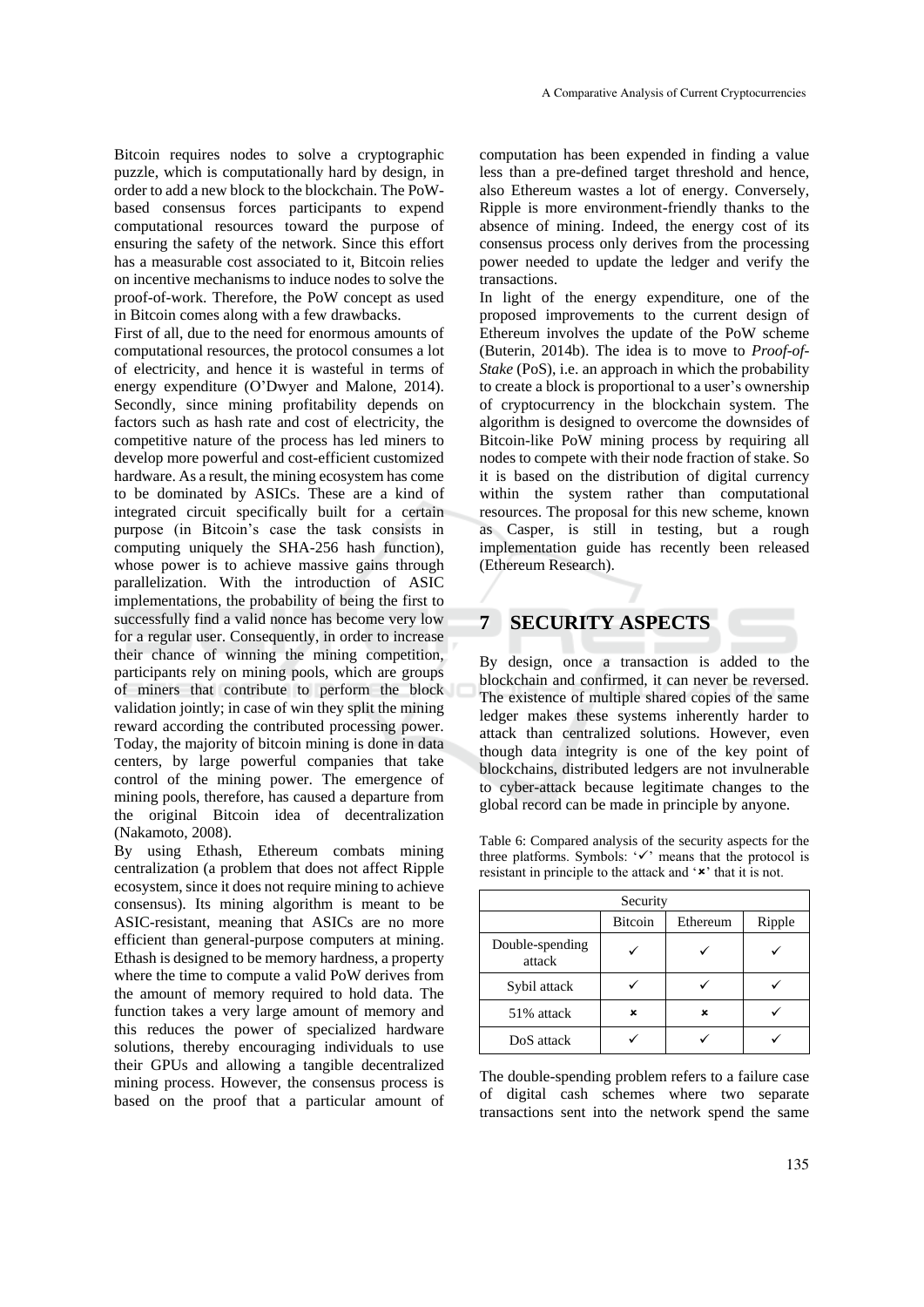digital currency (a double spend is hence a deliberate fork). Bitcoin solves this problem by chronologically ordering blocks of transactions into an ongoing chain of proof-of-work that is visible to all users. Therefore, by implementing a confirmation mechanism and imposing the rule that bitcoins can be spent only from UTXO, Bitcoin naturally defends against it. Similarly, Ethereum uses its PoW-based algorithm to prevent the risk that a user could concurrently spend the same unit of currency in several transactions.

However, the previously mentioned Bitcoin's SPV method, is not always effective in resisting doublespending attacks. In (Karame et al, 2012), authors investigate the problem and demonstrate that these attacks can be performed in spite of the measures recommended by Bitcoin developers.

Ripple offers an alternative solution to the doublespending problem through its consensus process. It is resistant to the attack because transactions are considered validated only when an overwhelming majority of validators sign validations for the same ledger. Since the process requires agreeing on an order for the transactions, if two transactions are a double spend, the attack is solved simply by agreeing on which of the two transactions comes first (the other is considered invalid, and hence not applied).

As shown in Table 6, all three platforms are immune to Sybil attacks (Douceur, 2002). Reputation-based systems are susceptible to this type of attack, in which a malicious agent assumes multiple pseudonymous identities with the goal to gain a disproportionately large influence. By acquiring control over a substantial fraction of the system, the adversary is able to manipulate the voting outcomes.

Bitcoin and Ethereum prevent this attack by means of PoW. The ability of block generation is proportional to the computing power, and not to the number of counterfeit identities (Tschorsch and Scheuermann, 2015). Therefore, the capability of the attacker is determined by the number of blocks it can produce. The way in which Ripple avoids Sybil attacks is based on a strategy that is conceptually opposed to the approach adopted by Bitcoin, because Ripple does not work in an open environment where anyone can participate in the consensus process. Indeed, given that it implements a permissioned system, a Sybilresistant strategy is superfluous. Instead of evaluating proposals from all validators in the network, a validating server needs to query only its UNL. The sole fact that consensus is reached by means of trusted relationships guarantees Sybil resistance.

In the current landscape, blockchain design is inherently vulnerable to a 51% attack (Swan, 2015). Blockchain paradigms rely on the assumption that the

majority of nodes act honestly, but in principle it would be possible for a single malevolent node or organization to amass a large amount of computational power and disrupt the stability of the process. In particular, if an attacker controls >50% of the mining power, he can create an independent branch maintaining a fork. Thus if this attack is successful, a malicious actor can manipulate the ledger to his advantage and double spend his own currency, thereby rewriting blockchain history. Empirical evidence shows that this attack is infeasible for any single user, as it would require enormous computational power to recompute all proofs for all the previous blocks in the chain. However, although Bitcoin itself is purely decentralized, the declining incentive to mine leads to centralization of the mining function. (Beikverdi and Song, 2015) argue that this trend toward centralization increases the risk of a 51% attack. Another research (Eyal and Sirer, 2014) proves that the selfish attack (i.e. a method by which a coordinated group of nodes increase their returns by not publishing a valid solution to the rest of the network), facilitates the grow in size of the colluding group because honest miners strategically decide to join the selfish miners.

Ethereum shares the same weaknesses as Bitcoin about the 51% attack, but its ASIC-resistant design makes the protocol more resistant to the attack.

Ripple, as it is known, does not rely on distributed computational power to protect the integrity of the network. It replaces the vote per computing power of the miners notion of PoW based consensus mechanisms with the vote per validator (Karame and Androulaki, 2016). The underlying assumption is that the majority of Ripple nodes will not collude to manipulate the voting result. Actually, if 80% of validating servers collude, it is possible to confirm a fraudulent transaction. Thereby, the Ripple equivalent of Bitcoin's 51% attack is when a group gets control over a sufficient number of validators to cause consensus fail. As participants specifically select their own validating servers, the probability of success of the attack is very low. However, in the event that the majority of validators become malicious, they can rewrite the entire system transaction history (Armknecht et al., 2015).

Finally, since distributed ledger technologies are based around a public ledger of information maintained by a network of computers around the world, adversaries could broadcast large amounts of transaction spam in an attempt to disrupt the normal operation of the network. The most visible consequence of such attack is the creation of excess load on the network, which causes difficulties in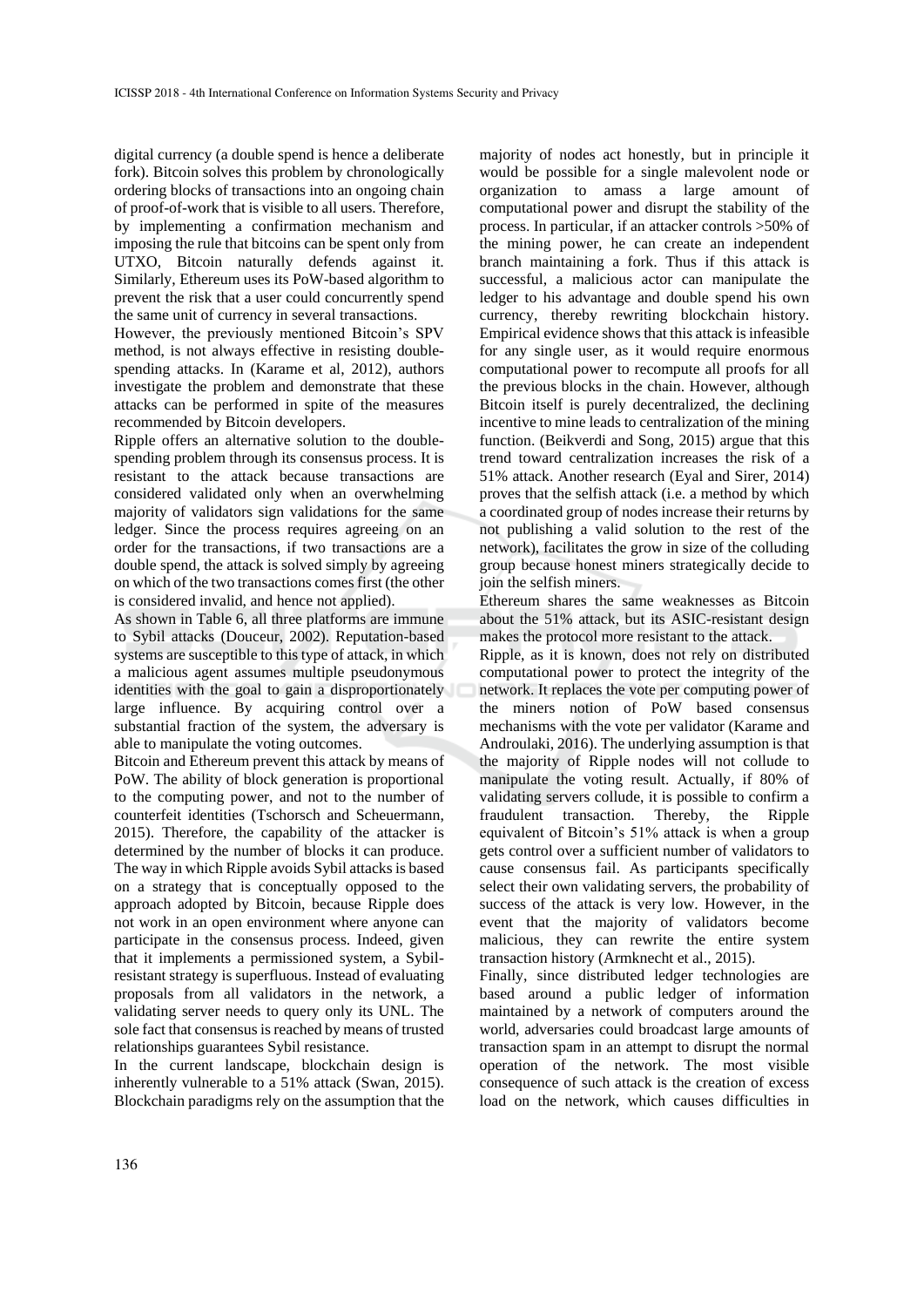processing legitimate transactions. To mitigate denial-of-service (DoS) attacks, Ripple enforces a transaction fee. Moreover, unlike other architectures, Ripple requires each account to have a small reserve of XRP for the creation of ledger entries in order to protect the network from abusive creation of ledger spam. The current minimum amount needed to fund a new address is 20 XRP. This creates a strong disincentive against ledger spamming because any attacks aimed at wasting network bandwidth become very expensive for malicious agents.

A denial-of-service attack on Ethereum blockchain would imply that a malicious actor utilizes the network resources improperly in an attempt to interfere with the miners' ability to quickly settle legitimate transactions. Due to the Turing-complete nature of the contracts, Ethereum is inherently vulnerable to DoS attacks, as an attacker could perform a successful attack by sending transactions that loop forever. However, it protects the network against DoS attacks through the use of gas. Gas limits the number of computational step a transaction execution is allowed to take, and hence ensures that there can be no infinite loop. Similarly, Bitcoin has some DoS prevention built-in. Theoretically, it is immune to hostile infinite loops because its scripting language is non-Turing-complete. Actually, Bitcoin is vulnerable to DoS attacks (Vasek et al, 2014).

# **8 CONCLUSIONS**

In this paper, we presented a survey specifically targeting the distinguishing features of three of the most diffused platforms, i.e. Bitcoin, Ethereum and Ripple. The compared analysis of these systems focused on their common points, as well as differences in how they maintain the integrity of data recorded on the shared ledger, by grouping them into six main categories. The work includes an accurate description of the different consensus and incentive mechanisms adopted by the platforms for securing the network. Also we examined the scripting features, security aspects and impact on the economy, as well as related concepts.

Whereas blockchain is still in its emergent and immature technological phase, the increasing interest on it is showing the importance and awareness of distributed ledgers as one of the most promising technology that will have a pervasive impact on the future of many sectors of our socio-economic systems. Indeed, the emergence of the blockchain technology could give rise to the next generation beyond the internet, potentially leading to the creation

of new types of economies. Blockchain's ability to catalyse transparency is based on the way it leverages a global peer-to-peer network to guarantee integrity of value exchanged between parties without the need for central authorities. Therefore, by providing a way of recording transactions securely, distributed ledger technology offers the opportunity to reimage how the financial system can work. However, it should not be understood only as a disruptive technology, but also as a foundational technology that offers the possibility to create new foundations for the social infrastructure (Iansiti and Lakhani, 2017).

#### **REFERENCES**

- Antonopoulos, A. M. 2014. *Mastering Bitcoin: Unlocking Digital Crypto-Currencies*. O'Reilly Media, Sebastopol.
- Armknecht, F., Karame, G. O., Mandal, A., Youssef, F. and Zenner, E. 2015. Ripple: Overview and Outlook. In: *Proceedings of International Conference on Trust & Trustworthy Computing*, 9229:163–180.
- Bear, K., Drury, N., Korsten, P., Pureswaran, V., Wallis, J. and Wagle, L. 2016a. *Blockchain rewires financial markets: Trailblazers take the lead*. Executive Report - IBM Institute for Business Value, [online] Available: https://www-01.ibm.com/common/ssi/cgi-bin/ssialias? htmlfid=GBP03469USEN&
- Bear, K., Drury, N., Korsten, P., Pureswaran, V., Wallis, J. and Wagle, L. 2016b. *Leading the pack in blockchain banking: Trailblazers set the pace*. Executive Report - ECHNO IBM Institute for Business Value, [online] Available: https://www-01.ibm.com/common/ssi/cgibin/ssialias?htmlfid=GBP03467USEN.
	- Beikverdi, A. and Song, JS. 2015. Trend of centralization in Bitcoin's distributed network. In: *Software Engineering, Artificial Intelligence, Networking and Parallel/Distributed Computing (SNPD)*, *2015 16th IEEE/ACIS International Conference on*, pp. 1–6.
	- Bitcoin Clock, [online] Available: http://bitcoinclock.com/
	- BitFury Group 2016. *Digital Assets on Public Blockchains*. White Paper, [online] Available: http://www.the-block chain.com/docs/bitfury-digital\_assets\_on\_public\_bloc kchains.pdf.
	- BitFury Group 2015. *Incentive Mechanisms for Securing the Bitcoin Blockchain*. White Paper, [online] Available: http://bitfury.com/content/5-white-papersresearch/bitfury-incentive\_mechanisms\_for\_securing the\_bitcoin\_blockchain-1.pdf.
	- BitFury Group and Garzik, J. 2015. *Public versus Private Blockchains - Part 1: Permissioned Blockchains*. White Paper, [online] Available: http://bitfury.com/content/5 white-papers-research/public-vs-private-pt1-1.pdf.
	- Bonneau, J., Miller, A., Clark, J., Narayanan, A., Kroll, J. A. and Felten, E. W. 2015. SoK: Research Perspectives and Challenges for Bitcoin and Cryptocurrencies. In: